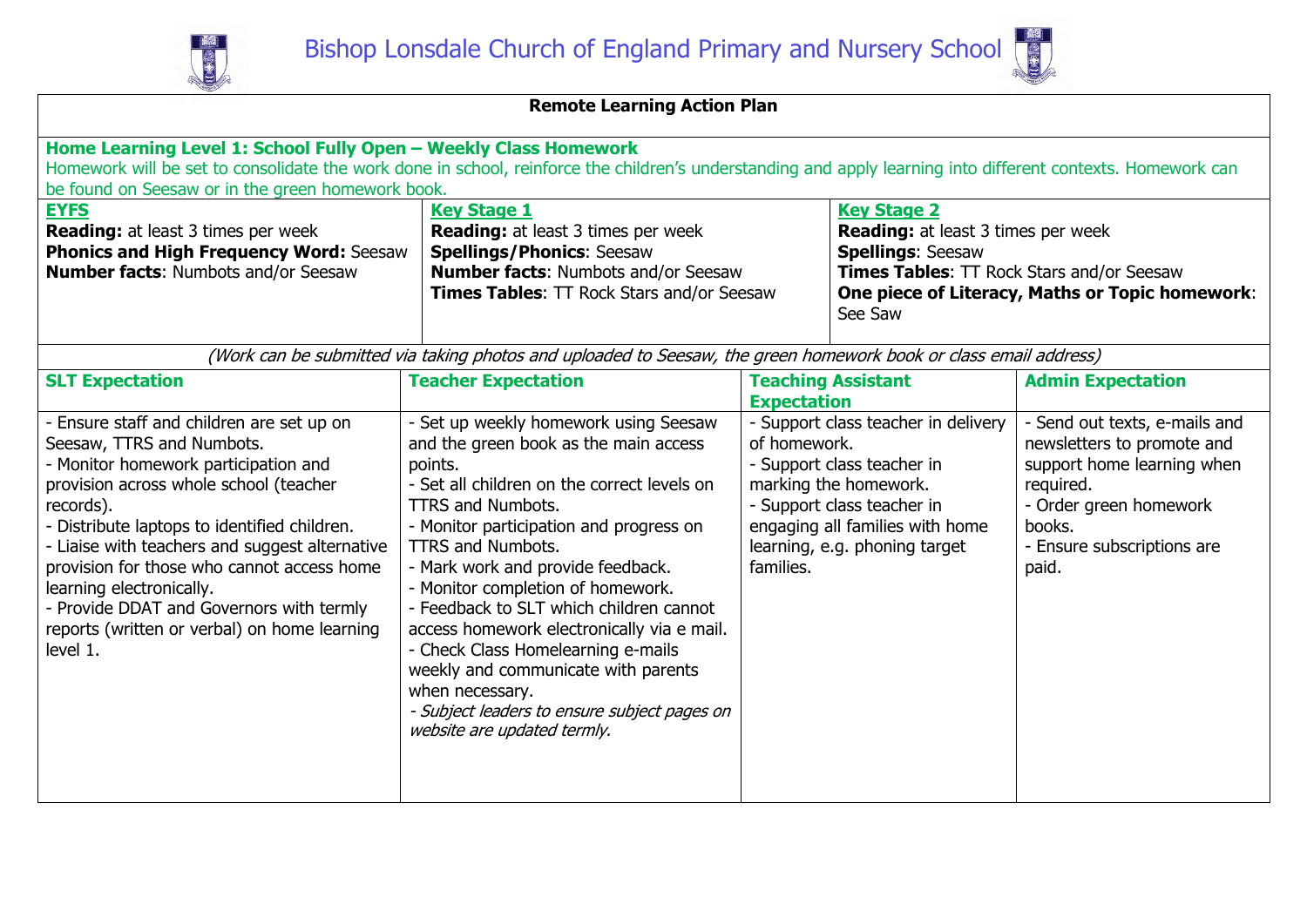



**Home Learning Level 2: Individual child/children isolating**

A home learning paper pack (and equipment when deemed necessary) will be provided to individuals who are isolating due to COVID-19. For example, a child who has tested positive but is asymptomatic. Ten days of age-related work covering a range of curriculum areas will be provided. Children will also be able to access a half termly activity planner via the website which provides five days of remote learning again covering a range of curriculum areas. Children can also access the weekly homework set on Seesaw. Children will be encouraged to continue to use Numbots and TTRS for maths. **Children who are off because they themselves have tested positive for coronavirus and are ill will not be provided with work.**

| <b>SLT Expectation</b>                                                                                                                                                                                                                                                                                                                                                                                                                                                                                                                                                                                   | <b>Teacher Expectation</b>                                                                                                                                                                                                                                                                                                                                                                                                                                                                                                                         | <b>Teaching Assistant</b>                                                                                                                                                                                                           | <b>Admin Expectation</b>                                                                                                                                                                                                                                                                                                                                                                                |  |
|----------------------------------------------------------------------------------------------------------------------------------------------------------------------------------------------------------------------------------------------------------------------------------------------------------------------------------------------------------------------------------------------------------------------------------------------------------------------------------------------------------------------------------------------------------------------------------------------------------|----------------------------------------------------------------------------------------------------------------------------------------------------------------------------------------------------------------------------------------------------------------------------------------------------------------------------------------------------------------------------------------------------------------------------------------------------------------------------------------------------------------------------------------------------|-------------------------------------------------------------------------------------------------------------------------------------------------------------------------------------------------------------------------------------|---------------------------------------------------------------------------------------------------------------------------------------------------------------------------------------------------------------------------------------------------------------------------------------------------------------------------------------------------------------------------------------------------------|--|
|                                                                                                                                                                                                                                                                                                                                                                                                                                                                                                                                                                                                          |                                                                                                                                                                                                                                                                                                                                                                                                                                                                                                                                                    | <b>Expectation</b>                                                                                                                                                                                                                  |                                                                                                                                                                                                                                                                                                                                                                                                         |  |
| - Check all classes have half termly home<br>learning paper packs ready by the given<br>date.<br>- Check all classes have half termly remote<br>activity planners uploaded to class page<br>ready by the given date.<br>- Deliver home learning packs to families who<br>are unable to collect packs.<br>- Distribute laptops to identified children.<br>- Set up class monitoring sheets to identify<br>children who have isolated, received and<br>completed work.<br>- Monitor how many packs are given out and<br>engagement in remote learning during the<br>term and report to DDAT and Governors. | - Produce an age-related home learning<br>pack for Autumn, Spring and Summer.<br>- Have 10 packs made up at the beginning<br>of each term.<br>- Replace packs as they are given out.<br>- Support admin by emailing parents to<br>collect home learning packs.<br>- Keep the class remote learning page<br>updated and add other links if appropriate<br>- Record how many packs are given out<br>during the term, monitor the engagement<br>of children isolating.<br>- Subject leaders to ensure subject pages on<br>website are updated termly. | - Support teacher in<br>producing/photocopying class<br>learning packs.<br>- Replace packs as they are given<br>out.<br>- Support class teacher in<br>engaging all families with home<br>learning, e.g. phoning target<br>families. | Order yellow folders<br>- Support with photocopying of<br>packs when necessary.<br>- Ask parents to organise<br>collection of home learning<br>pack by phone/text/e-mail.<br>- Order food hampers for PP<br>children to organise collection<br>by phone/text/e-mail.<br>- Liaise with class teachers on<br>pack collection and delivery.<br>- Liaise with SLT if packs/food<br>hampers need delivering. |  |
| In the event of teacher absence other staff may be required to fulfil the above jobs.                                                                                                                                                                                                                                                                                                                                                                                                                                                                                                                    |                                                                                                                                                                                                                                                                                                                                                                                                                                                                                                                                                    |                                                                                                                                                                                                                                     |                                                                                                                                                                                                                                                                                                                                                                                                         |  |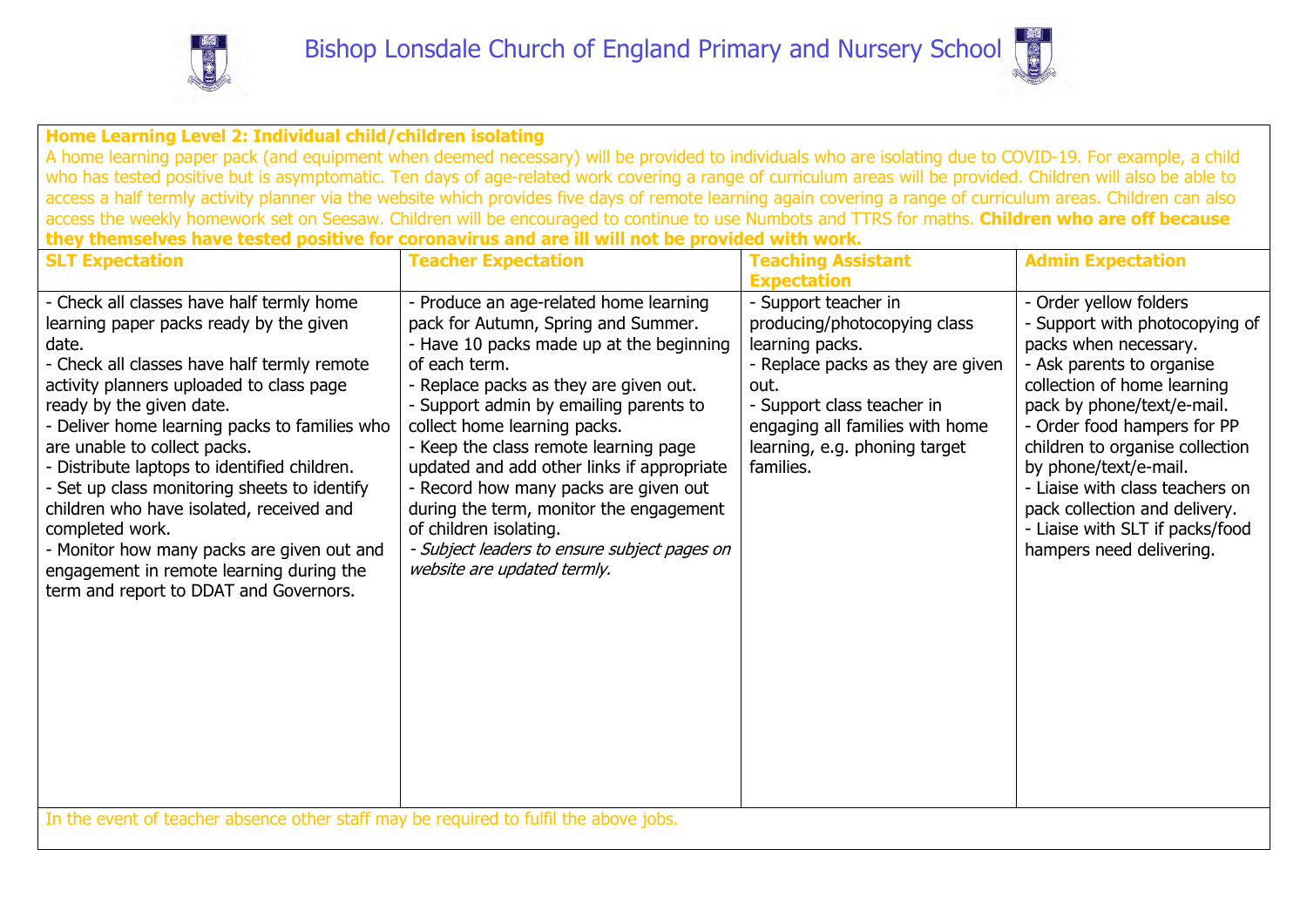



## **Home Learning Level 3: Closure of a Class/Bubble**

A weekly activity planner will be set for classes affected by class/bubble closure. This work can be found in the home learning section of the school website, under Remote learning. The class and home learning planning will be for children at home and for key worker groups at school. The planner will have six activities to include maths, phonics/spelling, writing, physical activity plus two others. Numbots and TTRS will also be promoted on the class page. A pre-recorded story, read by the class teacher will be uploaded each week for children to watch. There will be at least two Zoom class catch up meetings led by the teacher, plus a 'Focus Intervention Zoom' (FIZ) Families will be contacted at least once a week.

| <b>SLT Expectation</b>                                                                                                                                                          | <b>Teacher Expectation</b>                      | <b>Teaching Assistant Expectation</b> | <b>Admin Expectation</b>        |  |
|---------------------------------------------------------------------------------------------------------------------------------------------------------------------------------|-------------------------------------------------|---------------------------------------|---------------------------------|--|
| - Find out families position with ICT through                                                                                                                                   | - Upload planner and update class page          | - Liaise with class teacher about     | - Support staff working from    |  |
| questionnaires.                                                                                                                                                                 | ready for use on the morning following the      | home learning at the beginning of     | home with access/problems       |  |
| -Analyse findings and where necessary give out                                                                                                                                  | class/bubble closure.                           | each week.                            | relating to Integris.           |  |
| hardware and internet access.                                                                                                                                                   | - Continue to promote Seesaw and                | - Support the teacher with the        | - Provide regular updates via   |  |
| - Re-organise planning and communication if a                                                                                                                                   | Numbots/TTRS.                                   | recording of a class story.           | text/e-mail/phone/newsletter    |  |
| member of staff is unable to work within the                                                                                                                                    | - Read, record and upload a class story to      | - Contact all parents once a week     | regarding the class/bubble      |  |
| closed bubble.                                                                                                                                                                  | the website using Seesaw.                       | to check on well-being and pass on    | closure and home learning       |  |
| - Write letter and update website informing                                                                                                                                     | - Set up a class Zoom catch up. Forward to      | messages.                             | expectations.                   |  |
| parents about bubble closure.                                                                                                                                                   | admin on morning of meeting.                    | - Record contacts made on Contact     | - Send out links for Zoom class |  |
| - Set up class monitoring grids ready for                                                                                                                                       | - Identify children for FIZ, set up and deliver | Record for Covid-19 Closure sheet.    | catch up meetings and FIZ at    |  |
| class/bubble closure.                                                                                                                                                           | meeting.                                        | - Feedback to teacher and SLT         | 9.30am on the day of the meet.  |  |
| - Set up contact record sheet for Covid Closure.                                                                                                                                | - Encourage parents to send work and            | about any concerns regarding          | - Feedback immediately to DSLs  |  |
| - Weekly monitoring of class grids and contact                                                                                                                                  | maintain regular contact via the class e-mail   | Homelearning.                         | about safeguarding concerns via |  |
| sheets, liaise with teachers about individual                                                                                                                                   | and Seesaw.                                     | - Feedback immediately to DSLs        | phone call and safeguarding e-  |  |
| children.                                                                                                                                                                       | - Complete weekly monitoring grid for class,    | about safeguarding concerns via       | mail. Update My Concern.        |  |
| - Follow up concerns made by staff about home                                                                                                                                   | send to SB.                                     | phone call and safeguarding e-mail.   |                                 |  |
| learning participation and general well-being.                                                                                                                                  | - Liaise with class TA about parent contact     | Update My Concern.                    |                                 |  |
| This may take the form of another phone call,                                                                                                                                   | at the beginning of each week.                  |                                       |                                 |  |
| video call or home visit.                                                                                                                                                       | - Feedback immediately to DSLs about            |                                       |                                 |  |
| - Deliver food parcels and items needed for                                                                                                                                     | safeguarding concerns via phone call and        |                                       |                                 |  |
| home learning.                                                                                                                                                                  | safeguarding e-mail. Update My Concerns.        |                                       |                                 |  |
| - Distribute laptops to identified children.                                                                                                                                    | - Subject leaders to ensure subject pages       |                                       |                                 |  |
| - Follow up safeguarding concerns.                                                                                                                                              | on website are updated termly.                  |                                       |                                 |  |
| - Update DDAT and Governors on bubble                                                                                                                                           |                                                 |                                       |                                 |  |
| closure and home learning.                                                                                                                                                      |                                                 |                                       |                                 |  |
| In the event of staff within the class/bubble testing positive for coronavirus or being off with another illness. There will be an expectation that all other staff within that |                                                 |                                       |                                 |  |
| class/bubble and beyond, will help to ensure that regular contact with families and home learning continues at the same standard for the classes affected. SLT will keep        |                                                 |                                       |                                 |  |
| a record of contribution from staff.                                                                                                                                            |                                                 |                                       |                                 |  |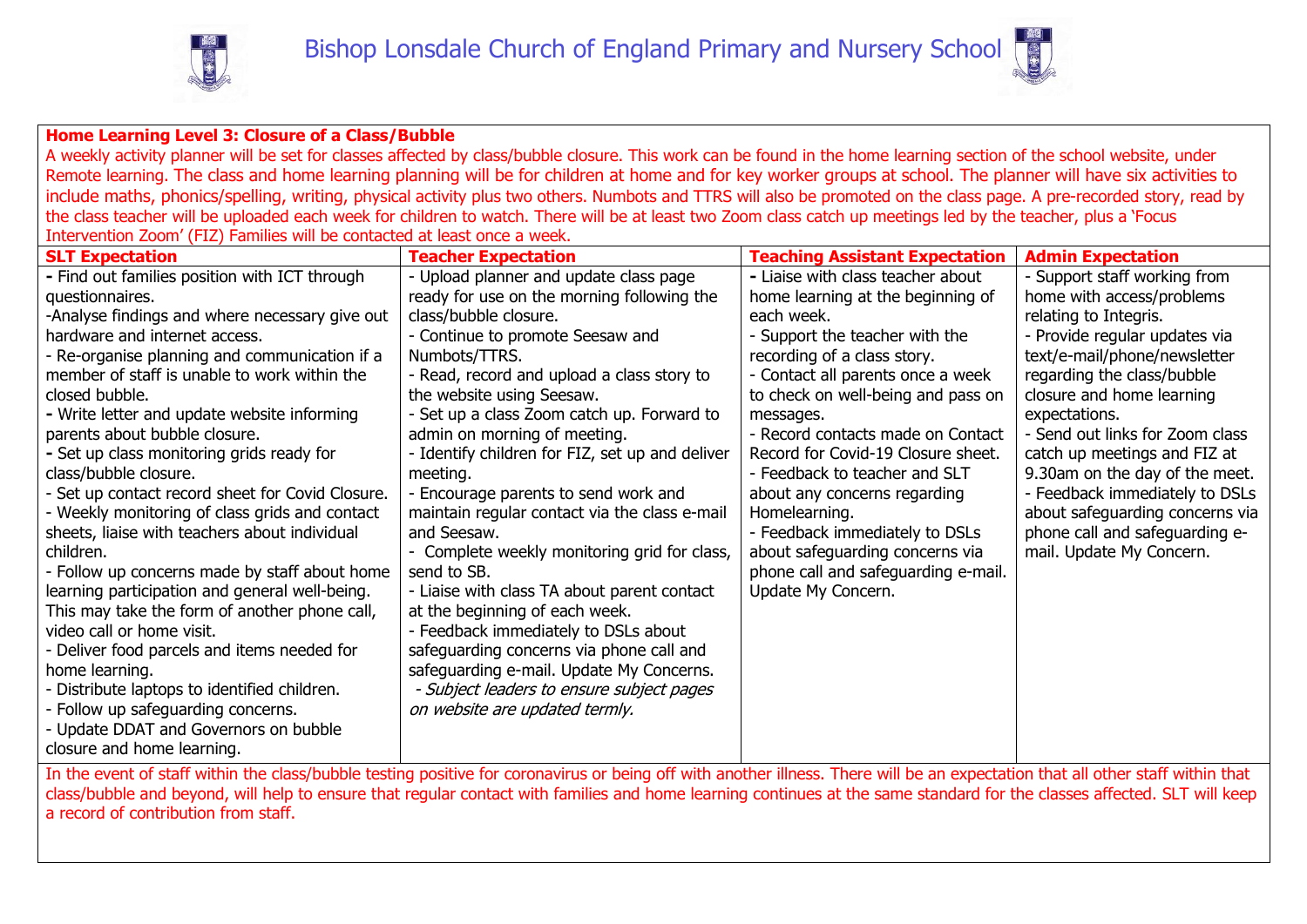

## **Home Learning Level 4 : Closure of School**

A class and home learning planner will be available to download for each year group. This can be found on the class page, under remote learning in the home learning section of the website. The class and home learning planning will be for children at home and for key worker groups at school. The planner will have six activities to include maths, phonics/spelling, writing, physical activity plus two others. Numbots and TTRS will also be promoted on the class page. As long as it remains reasonably possible families will be contacted once a week to check well-being. Dependent on length of closure other methods such as home learning packs maybe used to support the class and home learning planner. A pre-recorded story, read by the class teacher will be uploaded each week for children to watch. There will be at least two Zoom class catch up meetings led the teacher, plus a 'Focus Intervention Zoom' (FIZ) Families will be contacted at least once a week. Families will be contacted at least once a week.

| <b>SLT Expectation</b>                            | <b>Teacher Expectation</b>                      | <b>Teaching Assistant Expectation</b> | <b>Admin Expectation</b>        |
|---------------------------------------------------|-------------------------------------------------|---------------------------------------|---------------------------------|
| - Write letter and update website informing       | - Plan weekly class home learning planning.     | - If directed, contact parents by     | - Support staff working from    |
| parents about school closure.                     | - Upload planner and update class page          | phone and complete Covid Contact      | home with access/problems       |
| - Identify key worker and vulnerable children,    | ready for use on Monday morning at              | Record Sheet.                         | relating to Integris.           |
| put into bubbles.                                 | 9.00am.                                         | - Support bubble teacher with         | - Provide regular updates via   |
| - Ensure all staff know what their role is during | - Read, record and upload a class story to      | teaching and learning in school.      | text/e-mail/phone/newsletter    |
| school closure.                                   | the website using See-Saw.                      | - Support whole school by             | regarding the bubble closure    |
| - Find out families position with ICT through     | - Set up a class Zoom catch up using the        | completing other jobs which may       | and home learning expectations. |
| questionnaires.                                   | home learning e-mail address. Forward to        | be vital to re-opening of school or   | - Ensure families receiving     |
| -Analyse findings and where necessary give out    | admin on morning of meeting.                    | the making of new resources.          | laptops fill in Device Loan     |
| hardware and internet access.                     | - Identify children for FIZ, set up and deliver | - Feedback immediately to DSLs        | Agreement.                      |
| - Distribute laptops to identified children.      | meeting.                                        | about safeguarding concerns via       | - Ensure teachers know which    |
| - Deliver food parcels and items needed for       | - Continue to promote Numbots/TTRS              | phone call and safeguarding e-mail.   | children can have photos shared |
| home learning.                                    | - Encourage parents to send work and            |                                       | on social media.                |
| - Monitor work provided by class teachers.        | maintain regular contact via the class e-mail   |                                       | - Send out links for Zoom class |
| Weekly monitoring of class grids and contact      | and Seesaw.                                     |                                       | catch up meetings and FIZ at    |
| sheets, liaise with teachers about individual     | Complete weekly monitoring grid for class,      |                                       | 9.30am on the day of the meet.  |
| children.                                         | send to SB.                                     |                                       | - Support staff in school with  |
| - Give teachers' access to Twitter.               | - Depending on other responsibilities during    |                                       | photocopying and ordering for   |
| - Follow up concerns made by staff about home     | closure contact parents by phone and            |                                       | home or in school learning.     |
| learning participation and general well-being.    | complete Covid Contact Record Sheet.            |                                       | - Feedback immediately to DSLs  |
| This may take the form of another phone call,     | - Upload good examples of work to Twitter.      |                                       | about safeguarding concerns via |
| video call or home visit.                         | - Share good resources/sites with staff.        |                                       | phone call and safeguarding e-  |
| - Follow up safeguarding concerns.                | - Subject leaders to ensure subject pages on    |                                       | mail.                           |
| - Keep staff up to date with new resources/sites  | website are updated termly.                     |                                       |                                 |
| they can use.                                     | - Feedback immediately to DSLs about            |                                       |                                 |
| - Attend remote learning training sessions.       | safeguarding concerns via phone call and        |                                       |                                 |
| - Provide DDAT and Governors with updates on      | safeguarding e-mail.                            |                                       |                                 |
| home learning.                                    |                                                 |                                       |                                 |